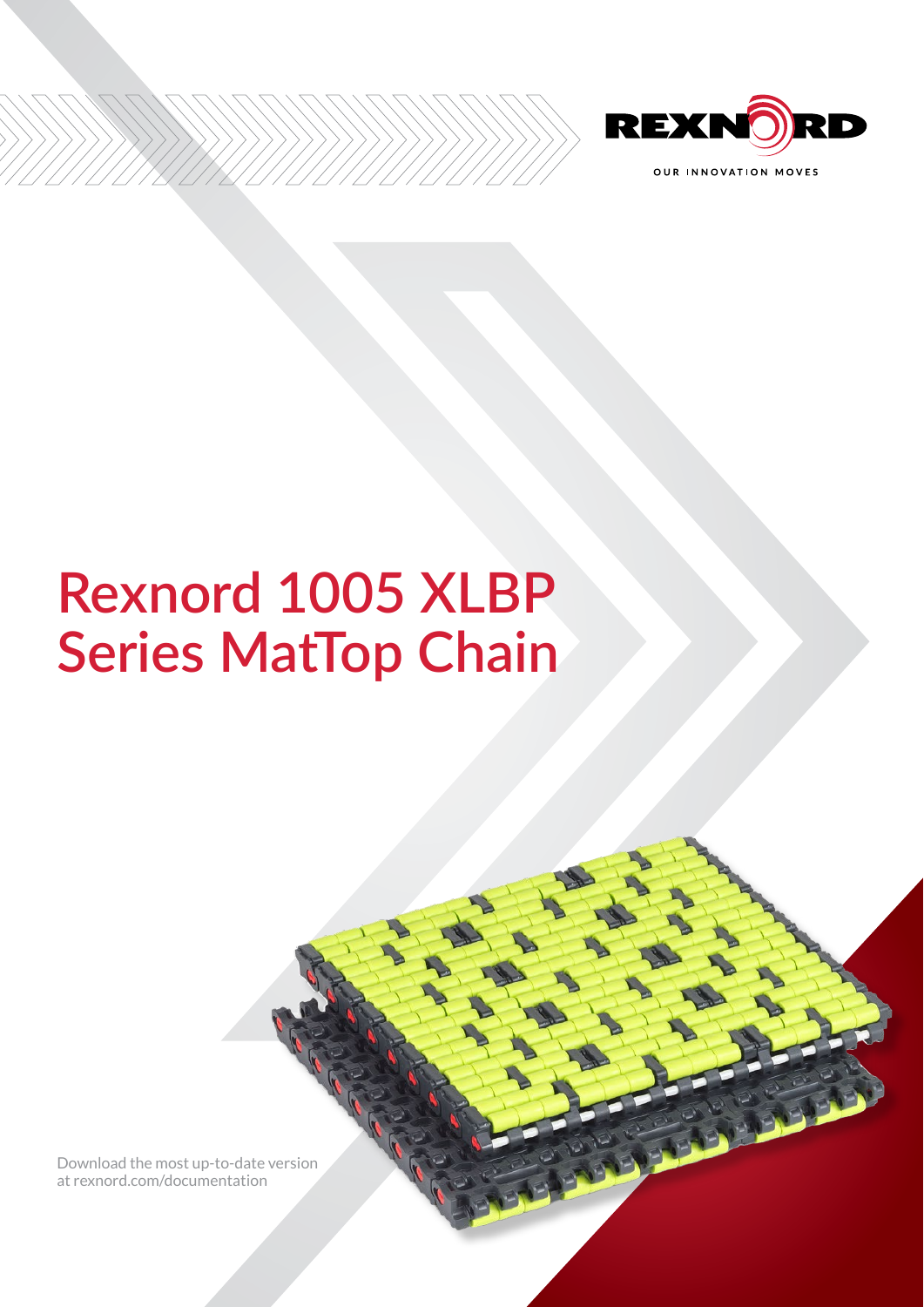## **Rexnord 1005 XLBP Series MatTop Chain**  Sets New Standard for Package Conveying

The Rexnord® 1005 XLBP Series MatTop® Chain is ideal for pack conveyors that require the lowest backline pressure. This design sets a new standard for the beverage industry with a range of safety, performance and energy features and benefits.



## **Why Choose Rexnord 1005 XLBP Series MatTop Chain?**

## **Safety**

- Small gaps between rollers, to ensure operator safety
- High visibility of rollers and moving parts which show that the machine is in operation
- Permanently fixed roller shafts improving environment safety
- Low noise level

## **Performance**

- Backline pressure reduced by 30 percent to protect delicate packs
- Dynamic flow of packs over short head-to-tail transfers
- Low risk of rollers not rotating due to conveyor contamination

## **Energy**

- Reduced headshaft tension provides low chain weight and reduced friction, translating into direct energy savings
- Wearstrips in ULF™ material are recommended

## **Comparative Modular LBP** Chain Data





**Backline pressure**

## LBP chain

Based on following application configuration:

**Conveyor length:** 32.8 ft (10 m) **Load:** 6.7 lb/ft (10 kg/m) **Accumulation:** 100% **Speed:** 50 ft m/min (15 m/min)

### **Gaps Between Rollers\* Backline Pressure Backline Pressure Headshaft Tension Headshaft Tension**



LBP chain

Based on following application configuration:

**Conveyor length:** 32.8 ft (10 m) **Load:** 6.7 lb/ft (10 kg/m) **Accumulation:** 100% **Speed:** 50 ft m/min (15 m/min)

## diameter or nose-over with small diameter.

\* When running over a sprocket with small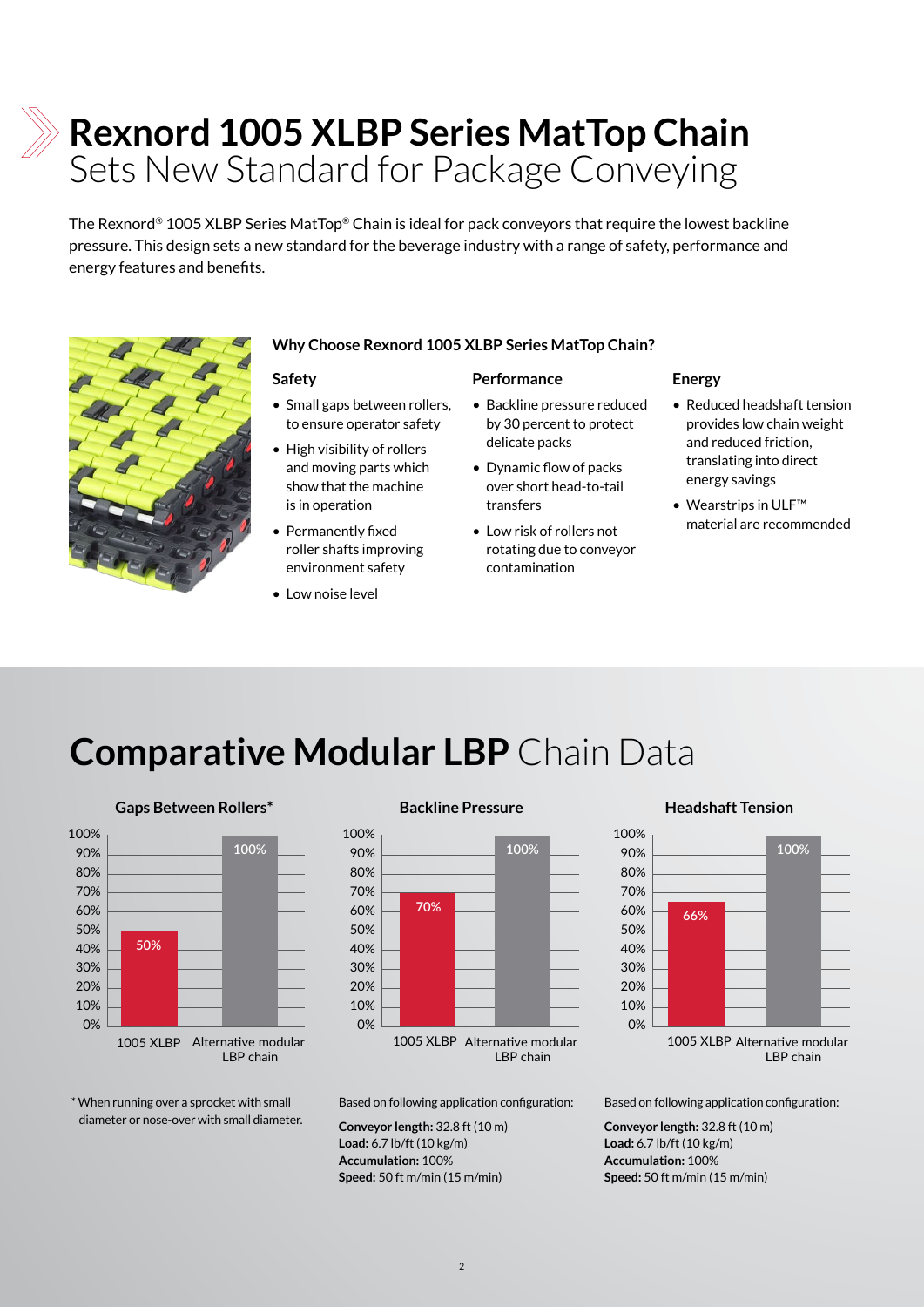

## **Rexnord 1005 XLBP Series MatTop Chain**  Features and Benefits

### **Energy-saving**

Reduces energy consumption of the drive motor with 25 percent lower chain weight and easy rotation of the rollers ensuring minimal **backline pressure High visibility** 

### **Low backline pressure**

Easy rotation of the rollers to ensure 30 percent lower pressure on the packs during accumulation

LBP rollers in bright lime green color enhances visibility of the chain and chain movement

### **Twist-lock pin retention clips**

Secure the pins in the chain for easy and quick installation

## **Radius in modules**

Minimizes chordal action and kick-up at transfers with small diameter nose-overs or sprockets

### **Safe design**

Lower position of the rollers on the chain reduces gaps between the rollers of the chain at conveyor transfers

## **Chain Features**

- **• Chain pitch:** 1.00 inch (25.4 millimeters)
- **• Thickness:** 0.79 inches (20.0 millimeters)
- **• Minimum back-flex radius:** 4.72 inches (120.0 millimeters)
- **• Chain material:** XLA, low-friction acetal
- **• Standard pin material:** Polyester
- **• Direction of chain travel:** Bi-directional
- **• Nose-over diameter:** 1.96 inches (50 millimeters)

## **Rexnord 1005 XLBP Series MatTop Chain Transfer setup with nose-bars**